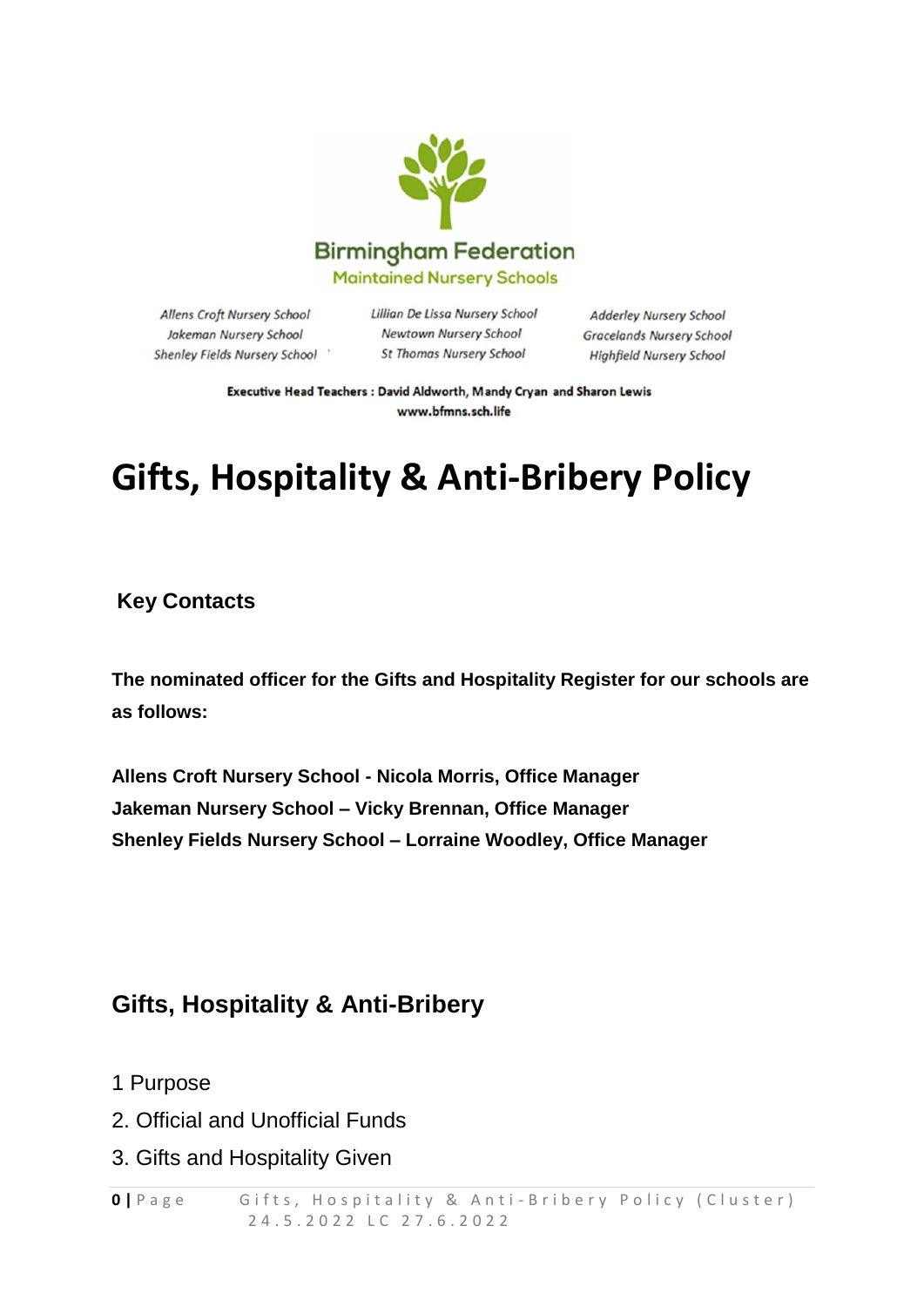- 4. Gifts and Hospitality Received
- 5. Gifts and Hospitality Register
- 6. Liability for Income Tax and National Insurance Contributions
- 7. Long Service Awards
- 8. Anti-Bribery

Appendices:

Appendix A. Gifts and Hospitality Register

Appendix B. Annual Return for the Provision of Gift and Rewards for Employees

#### **1. Purpose**

- 1.1 This policy applies to all of the schools that form the Birmingham Federation of Maintained Nursery Schools. The purpose of this policy is to:
- 1.2 Establish the responsibilities of the school in observing and upholding our position on bribery and corruption.
- 1.3 Provide information and guidance to school staff on how to recognise and deal with bribery and corruption concerns.
- 1.4 Comply with the City's expectations on the giving and receiving of gifts and hospitality and the use of school budget share and other unofficial school funds.

This policy covers all individuals working for **Allens Croft, Jakeman and/ or Shenley Fields Nursery School** at all levels (whether permanent, fixed-term or temporary), and includes governors, volunteers, agents and any other person associated with the school (known as 'employees').

#### **2. Bribery**

2.1 Our school is committed to the highest ethical standards and acting with integrity in all business activities.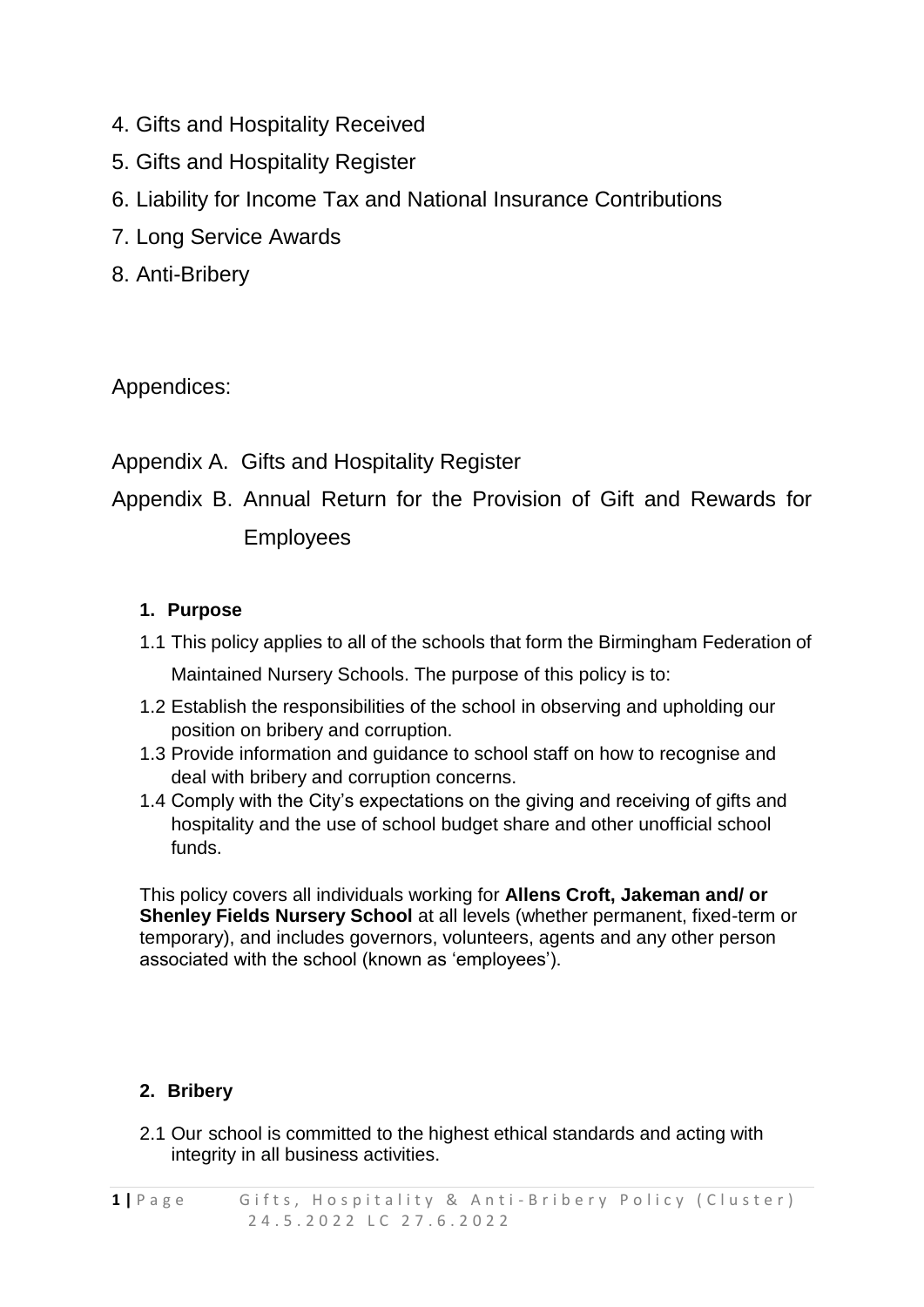- 2.2 Bribery by, or of, employees, agents or consultants, or any person acting on behalf of the school will not be tolerated. The senior leadership team is committed to implementing effective measures to prevent, monitor and eliminate bribery.
- 2.3 Bribery and corruption by individuals is punishable by up to ten years' imprisonment and the school could face an unlimited fine and serious damage to its reputation. Therefore our school takes its legal responsibilities very seriously.

2.4 The Bribery Act 2010 came into force on 1 July 2011. It covers bribery and corruption in business activities in the UK and overseas. Under the Bribery Act 2010, a bribe is a financial or other type of advantage offered with the intention of inducing or rewarding improper performance of a function or activity, or knowledge or belief that accepting such a reward would constitute the improper performance of such function or activity.

2.5 A criminal offence will be committed under the Act if:

- An employee or associated person acting for, or on behalf of the school, offers, promises, gives, requests, receives or agrees to receive bribes.
- An employee or associated person acting for, or on behalf of the school, offers, promises or gives a bribe to a public official with the intention of influencing that official in the performance of his/her duties.
- And, in either case, the school does not have the defence that it has adequate procedures in place to prevent bribery.

#### **3. Unacceptable Practice**

It is *not* acceptable for employees to:

- 3.2 Give, promise or offer a payment, gift or hospitality, with the expectation or hope that an advantage for **Allens Croft, Jakeman and/ or Shenley Fields Daycare and Nursery School** will be received or to reward an advantage already received.
- 3.3 Give, promise or offer a payment, gift or hospitality to a government official, agent or representative to facilitate or expedite a routine procedure.
- 3.4 Accept payment from a third party if they know or suspect that it is offered with an expectation of a business advantage in return.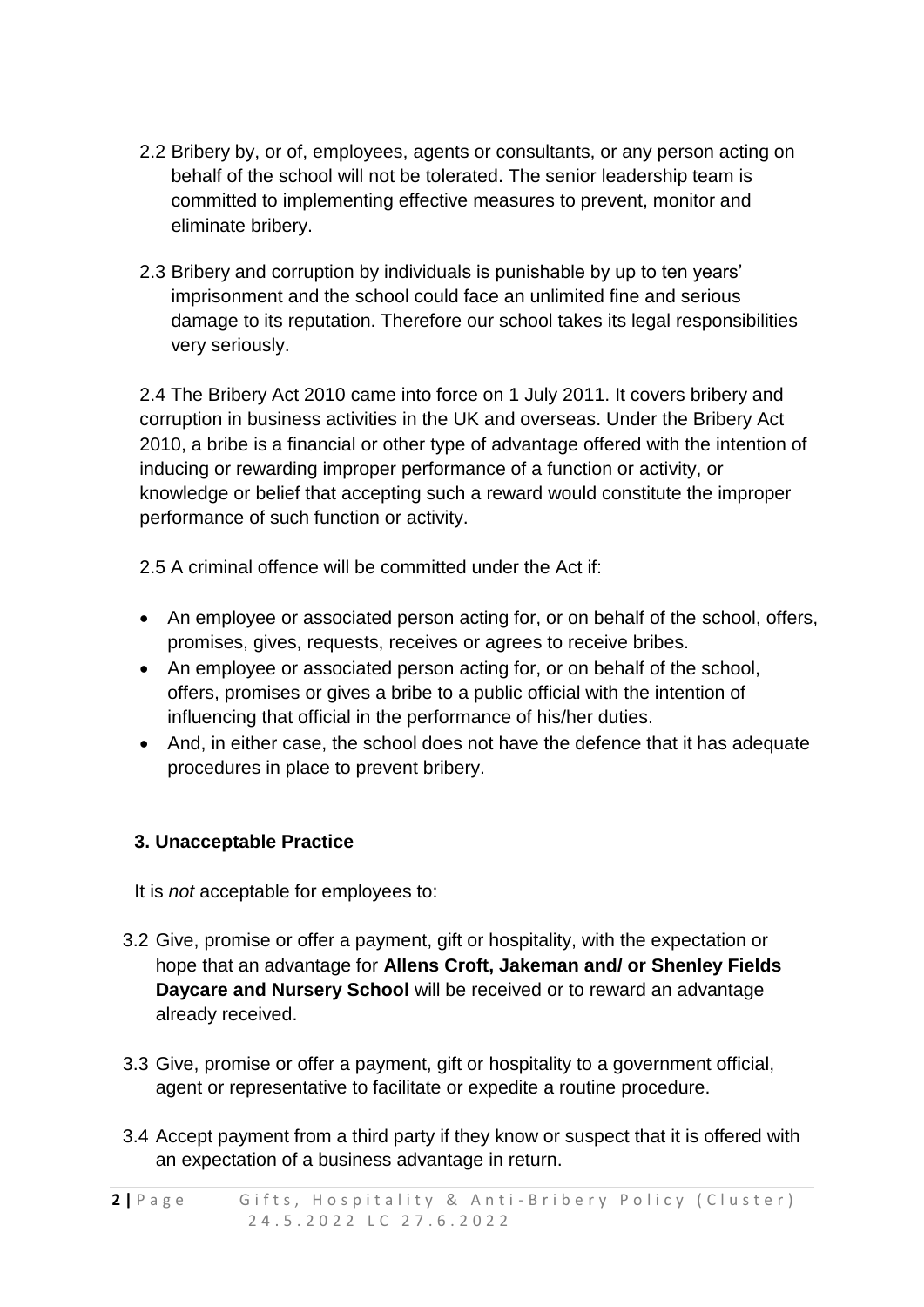- 3.5 Threaten or retaliate against another worker who has refused to commit a bribery offence or who has raised concerns under this policy.
- 3.6 Engage in any activity that may lead to a breach of this policy.

#### **4 Acceptable Practice**

- 4.1This policy does *not prohibit* normal and appropriate hospitality (both given or received), if the following requirements are met:
- 4,2 It is not made with the intention of influencing a third party to obtain or retain business or a business advantage, or to reward the provision or retention of business or a business advantage, or in exchange for favours or benefits.
- 4.2It is given in the school's name, not in the individual's.
- 4.4It complies with local law.
- 4.5It does not include cash or a cash equivalent i.e. vouchers, gift certificates.
- 4.6It is appropriate in the circumstances i.e. the giving of small gifts at Christmas time.
- 4.7The type and value of the gift is reasonable given the reason the gift is offered.
- 4.8 It is given openly, not secretly.
- 4.9 Gifts should not be offered to, or accepted from, government officials or representatives without the prior approval of the Executive Head Teacher.
- 4.10 All employees are advised, in all circumstances, to consider whether the gift or hospitality is reasonable and justified and to consider the intention behind the gift.

#### **5. Charitable donations**

5.1 Charitable donations are considered to be part of our school's wider purpose. There are times when we may support a number of carefully selected charities. We may also support fund raising events involving employees. Our school only makes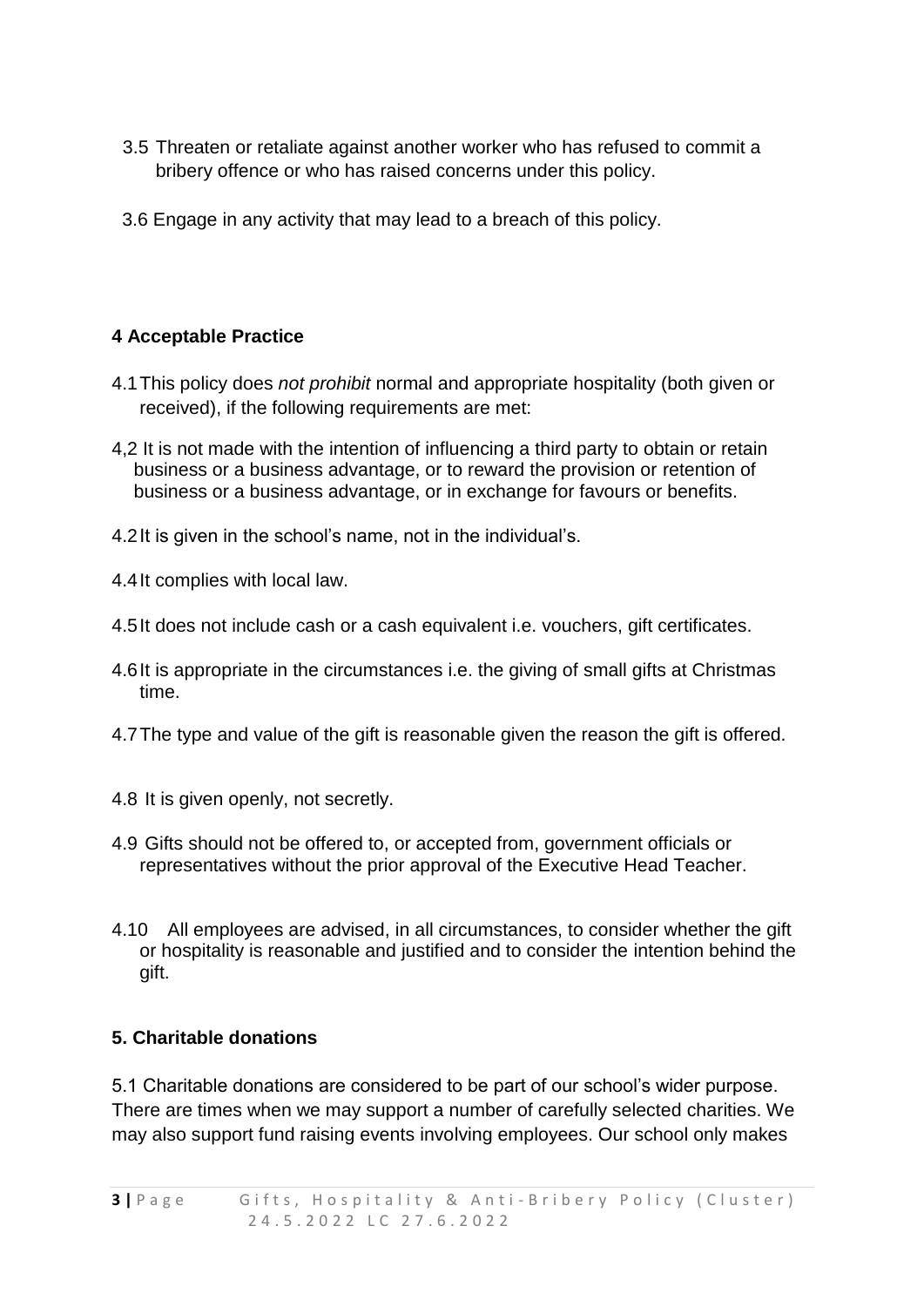charitable donations that are legal and ethical. No donation must be offered or made in the name of the school without the prior approval of the Executive Head Teacher.

#### **6. Reporting Suspected Bribery**

- 6.1Employees are encouraged to raise concerns about any suspicion of bribery or corruption at the earliest possible opportunity. Issues that should be reported include:
- 6.2Any suspected or actual attempts at bribery.
- 6.3Any concerns that an employee may be in receipt of bribes.
- 6.4Any concerns that an employee may be offering or delivering bribes.
- 6.5All concerns should be reported following the procedure set out in the school's separate Whistleblowing and Serious Misconduct Policy.
- 6.6All reports of bribery will be investigated thoroughly and in a timely manner by the appropriate member of the senior leadership team and in the strictest confidence. Employees are required to assist in any investigation into possible or suspected bribery.
- 6.7Employees who raise concerns in good faith will be supported by the school and the school will ensure that they are not subjected to any detrimental treatment as a consequence of their report. Any instances of detrimental treatment against an employee for reporting a suspicion will be treated as a disciplinary offence.

#### **7.0 Following Investigation**

7.1 School will invoke disciplinary procedures where any employee is found guilty of bribery and this may result in a finding of gross misconduct and immediate dismissal. Our school may terminate the contracts of any associated persons, including consultants or other workers acting for, or on behalf of the school, who are found to have breached this policy.

#### **8. Record Keeping**

8.1 School keeps financial records and has appropriate internal controls to provide evidence for the business reasons for making payments to third parties.

8.2 All invoices, accounts and related documents should be prepared and maintained with the highest accuracy and completeness.

8.3 No accounts may be kept "off-book".

#### **9. Official and Unofficial Funds**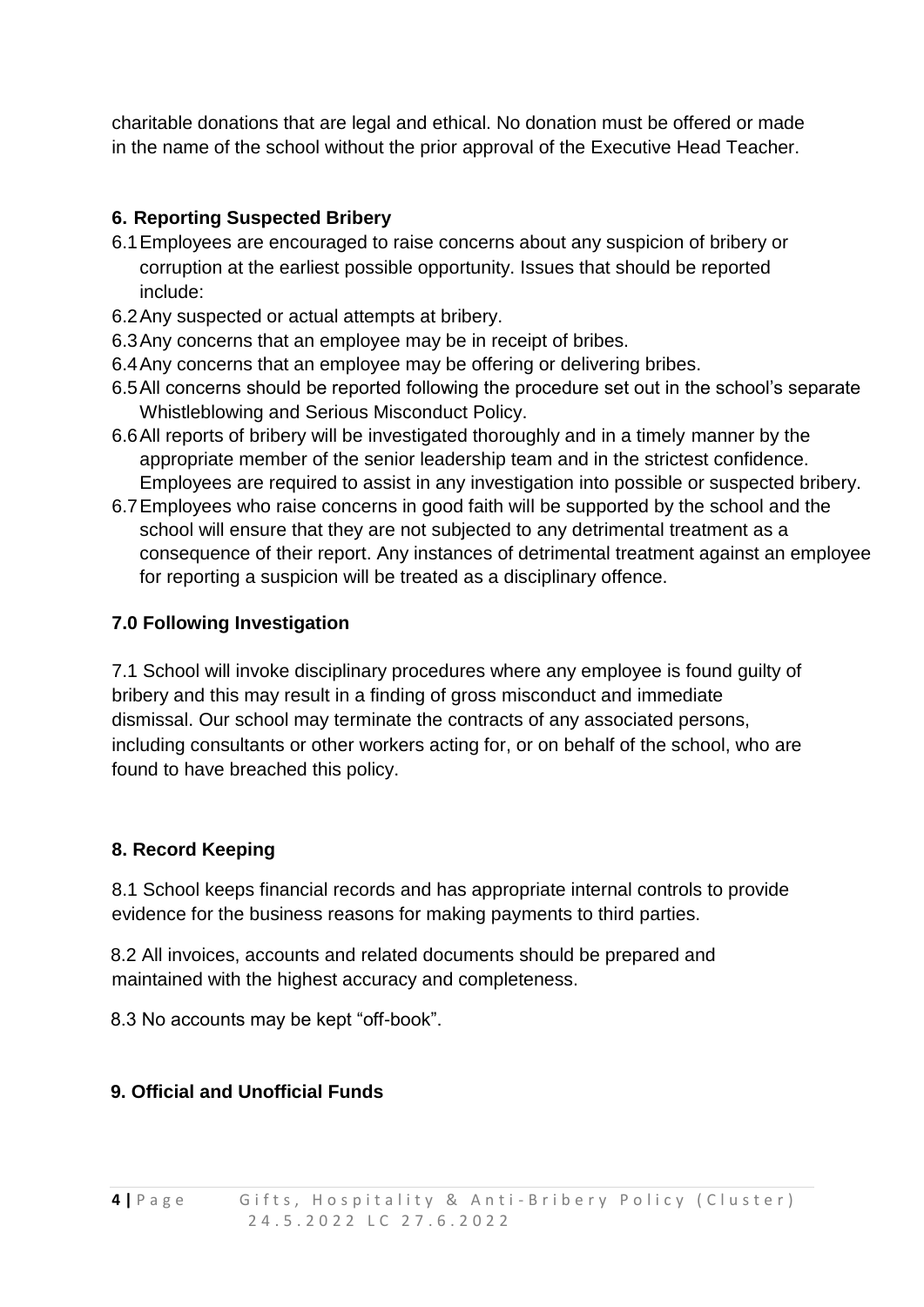9.1 Official funds are defined as any fund, provided by the Local Authority or other body to meet the Local Authority requirements to provide education.

Examples of such funds include:

- School Budget Share
- Devolved Capital
- Educational Visits
- Music Tuition

Official funds may also include other monies received by schools for specific projects which are required, as conditions of the funds, to be dealt with through the school's official accounting system.

9.2 Unofficial funds are defined as funds operated, wholly or in part, by any employee of the school because of his/her employment, for which the Local Authority does not have a statutory requirement to provide the resources for which the fund is being used.

Examples of such funds include:

- School Funds
- Tuck Funds
- Vending Machine Funds
- PTA Funds

#### **10. Gifts and Hospitality Given**

10.1 Official or unofficial funds must not be used for buying gifts for school staff or other people who may assist the school in a voluntary capacity.

10.2 Official or unofficial funds should not be used for providing hospitality or meals for staff. All staff in school must provide their own refreshments and official or unofficial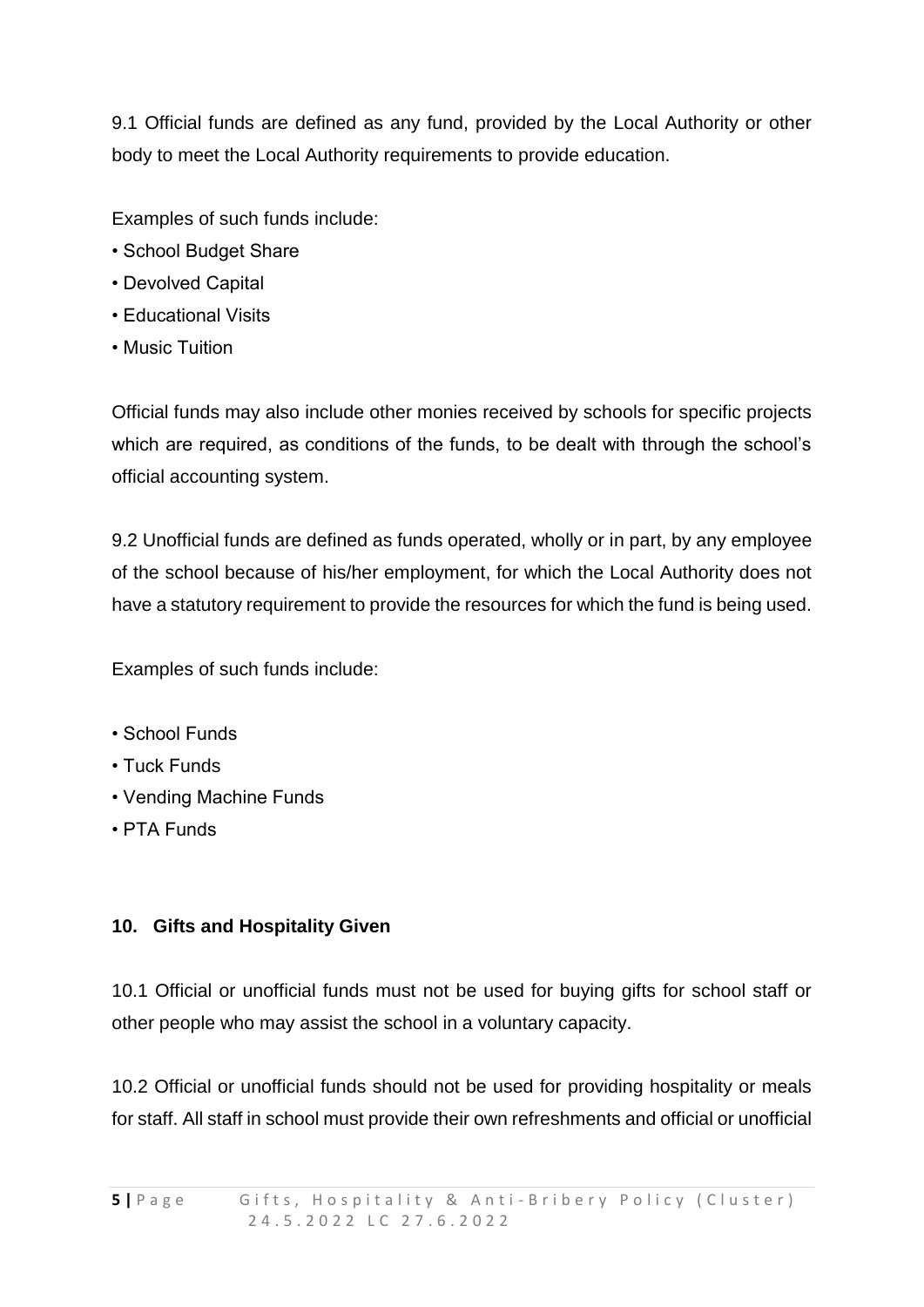funds must not be used to pay for personal consumption. The only exemption to this is where a member of staff is undertaking lunch time supervision duties.

10.3 A pool of refreshments such as tea, coffee, milk and sugar for consumption by visitors to the school is permitted and the purchase of these items can be made through the school budget. Schools are advised to set up a cost centre for 'Hospitality' so that there is a clear audit trail for expenditure of this type.

10.4 If meetings with visitors to the school extend through the lunch period it is usually acceptable to provide sandwiches or a finger buffet and non-alcoholic drinks, all of which may be purchased through the school budget.

10.5 There may be occasions when more than light refreshments are required to entertain visitors to the City. Expenditure of this nature should be agreed, in advance, with the Governing Body and setting out the reasons for granting approval.

10.6 Under no circumstances should alcohol be purchased using official or unofficial funds.

10.7 Official or unofficial funds must not be used for the purchase of food or beverages at restaurants or hotels for school staff and/or their families.

10.8 It may be reasonable to provide refreshments and a light meal on school premises at staff training days or as part of a development activity. Food for such occasions is usually provided via the school kitchen but should this be unavailable alternative arrangements can be made but will require Governing Body approval. NB. Details of the notional value of the meal provided must be sent to the Local Authority at financial year-end as there may be a tax liability See Section 14 of the 'Payroll and Pensions' chapter.

10.9 Where school staff are on residential training courses, personal expenditure incurred during an overnight stay such as mini bar, newspapers, private telephone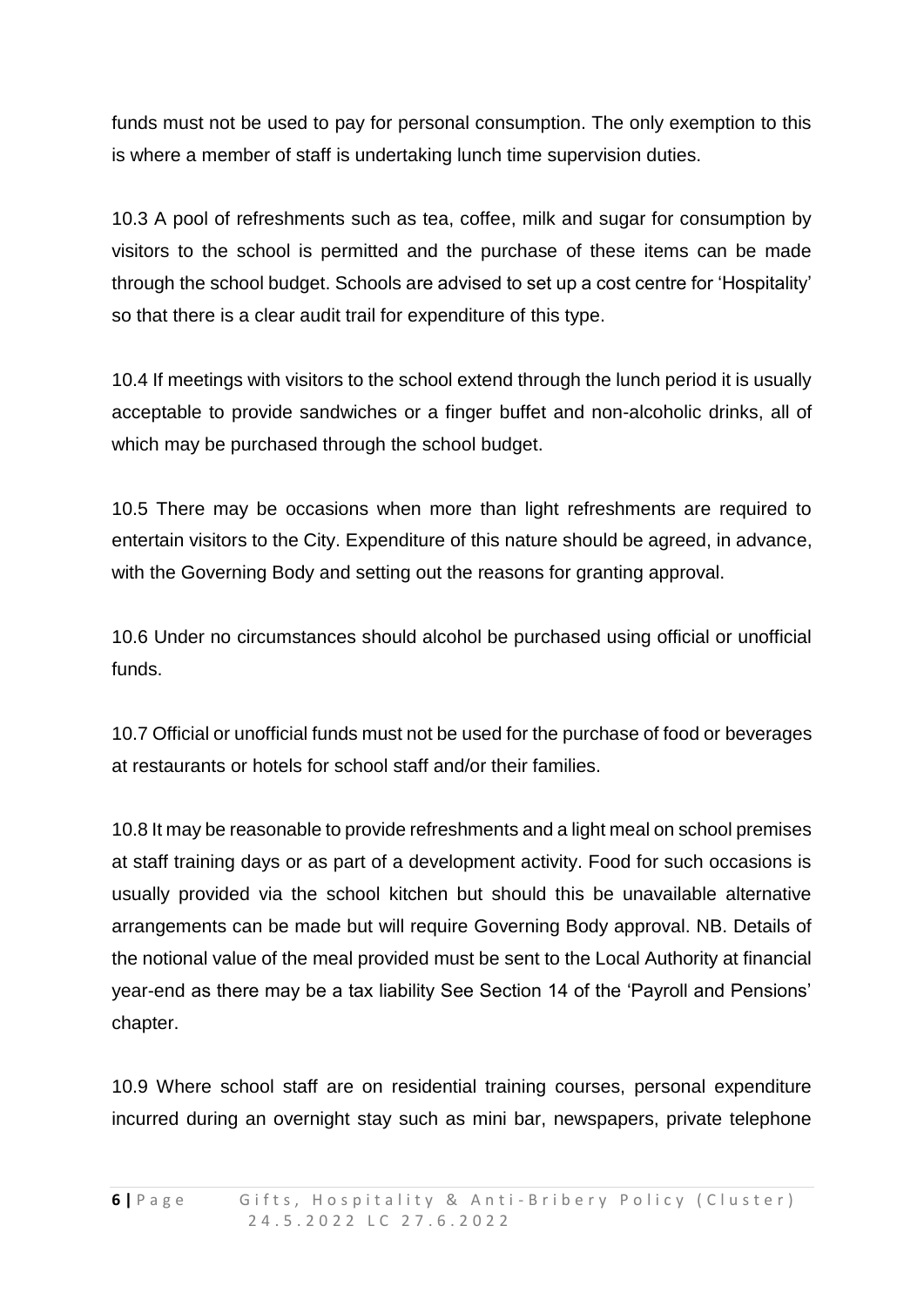calls etc. is the responsibility of the individual employee and this must be paid for in full before leaving the hotel/ venue.

#### **11. Gifts and Hospitality Received**

11.1 School staff should consider if the acceptance of any gift and/ or hospitality could be regarded by a third party as compromising or likely to compromise the impartiality or integrity of a public servant.

11.2 If in doubt, the offer should be declined in a polite manner so as not to offend the giver of the gift and/ or hospitality and so that they understand there are high corporate and ethical standards to be maintained.

11.3 During the course of undertaking their duties it is inevitable that school staff will be offered some gifts and/ or hospitality at some point and in particular this may apply to staff with financial responsibility – Executive Head Teachers, Bursars, Business Managers, Budget Holders etc. Accordingly, all such staff should lead by example and uphold high standards of integrity.

11.4 Where any gift and/ or hospitality is offered by a person or organisation seeking to do business with the school, particularly where the offer is made to an individual member of staff, it is necessary to exercise extreme caution. The expectation is that as a minimum the individual should consult either the Executive Head Teacher or in the case of the offer being made to the Executive Head Teacher, the Chair of Governors.

11.5 A 'trivial gift' or modest gift of a promotional nature given to a wide range of people and not uniquely to one individual may be deemed as acceptable. Such gifts may include calendars, diaries, pens or other small items and in such cases do not need prior approval for acceptance and do not need to be recorded in the Gifts and Hospitality Register.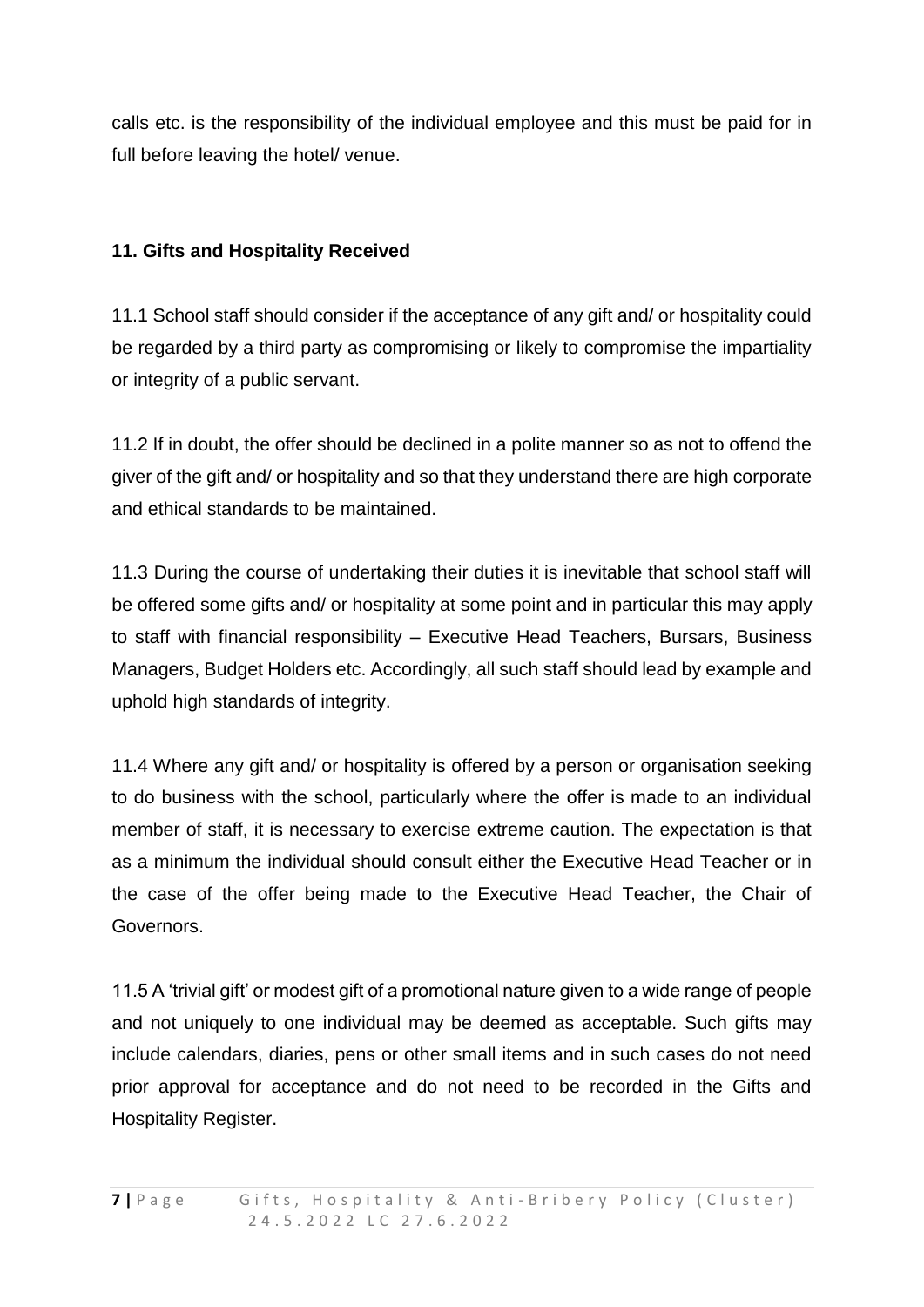11.6 Hospitality is sometimes offered to representatives of schools and in such cases extreme caution is needed particularly where the host is seeking to do business with the school or the Directorate or to obtain a decision from it. It is important to avoid any suggestion of improper influence.

11.7 A working lunch of a modest standard may be acceptable to allow parties to continue a business discussion but extreme caution is needed if any such working lunches are taken with the same company on a frequent basis. Any such hospitality should be recorded in the Gifts and Hospitality Register.

11.8 It is not acceptable to receive hospitality in the form of holidays or weekends away, tickets to theatres or other entertainment events or the use of company flats, hotel suites or hospitality boxes at sporting and other events.

11.9 **If any gifts and/ or hospitality are accepted they must be recorded, within 7 days of the offer of the gift and/ or hospitality being made, within the schools' Register of Gifts and Hospitality' (See Appendix A). This Register should be presented to the Governing Body on a termly basis. Failure to record the receipt of any gifts or hospitality will be deemed as a disciplinary matter.**

11.10 Please note that where hospitality is provided at an official function of the City Council there will be no need to declare it within the Gifts and Hospitality Register.

11.11 If schools are in any doubt over any gift or offer of hospitality they should seek appropriate advice from the Directorate. Corruption and bribery are criminal offences and the City Council will not hesitate to refer such issues to the police for prosecution.

#### **12. Gifts and Hospitality Register**

12.1 High ethical standards, along with open and transparent arrangements, are essential to ensure integrity of all staff employed by the City Council.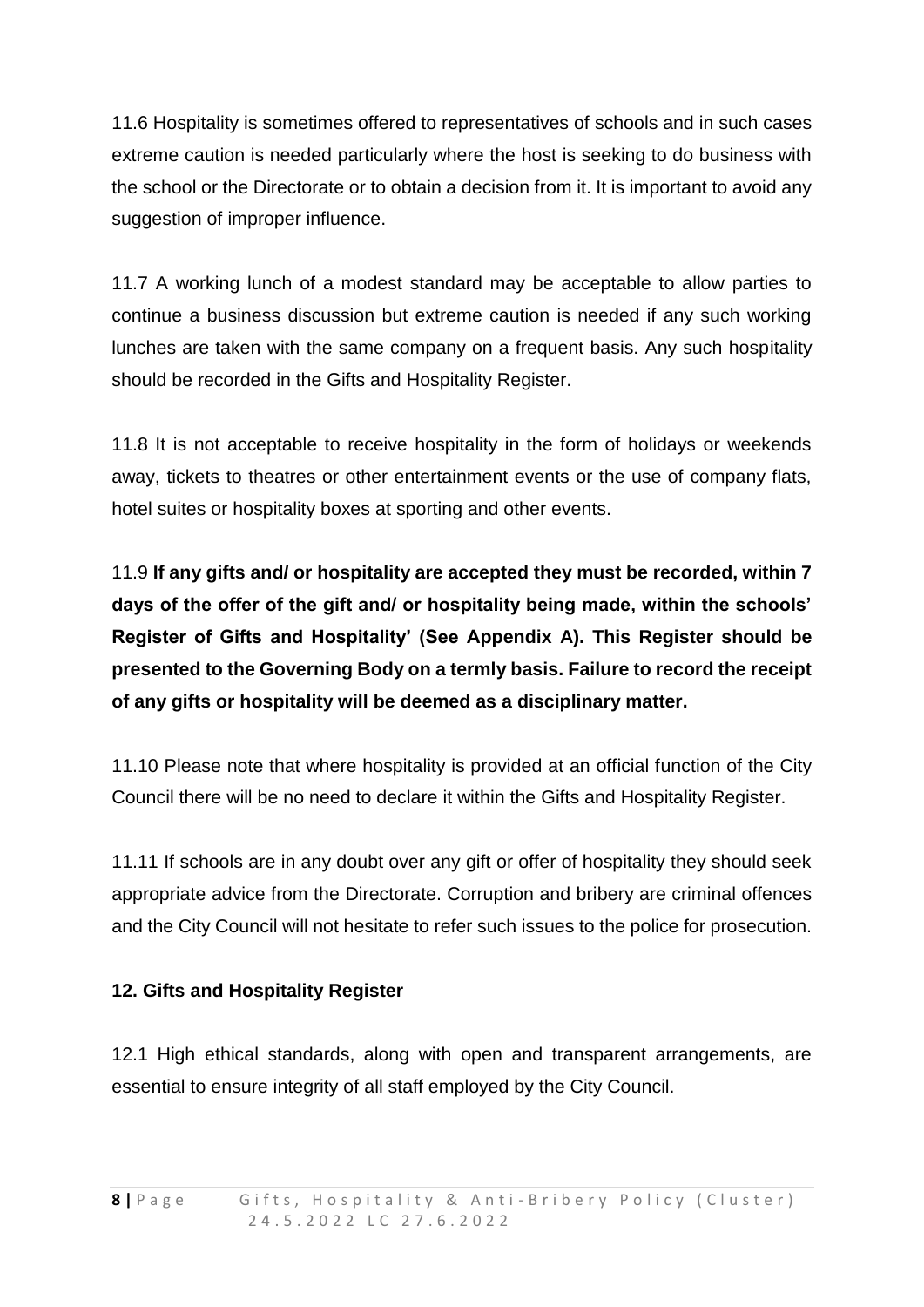**Accordingly, the details of all gifts and/ or hospitality received or offered over the value of £20 must be discussed with the Executive Head Teacher (or Chair of Governors in the case of the Executive Head Teacher her/himself) and will be subject to managerial review. All items of this value or greater are to be recorded in the Gifts and Hospitality Register.**

12.2 The Gifts and Hospitality Register should be held and maintained by a nominated officer within the school and should be freely available for inspection by governors, staff, parents and Local Authority representatives. The individual responsible for this log in our school is named on the first page of this policy.

#### **13. Liability for Income Tax and National Insurance Contributions**

13.1 In theory, the provision of any gift or reward to an employee may create some form of liability for the employee.

13.2 All gifts in the form of money or 'cash vouchers' (vouchers which can be exchanged for cash e.g. premium bonds or savings stamps) are subject to deductions of Income Tax and National Insurance Contributions.

13.3 'Non Cash Vouchers' (vouchers redeemable for goods and services must be reported on Forms P11D and are also liable to National Insurance Contributions. P11D Forms are completed by the Local Authority based on information provided by schools on the Annual Return for the Provision of Gifts and Rewards for Employees. (See Appendix B).

13.4 Her Majesty's Revenue and Customs acknowledge that some gifts may fall under the heading 'Trivial Gifts'. There is no legal definition of a trivial gift but some examples may include:

• Seasonal gifts such as a small box of chocolates or biscuits

• A diary or a key ring.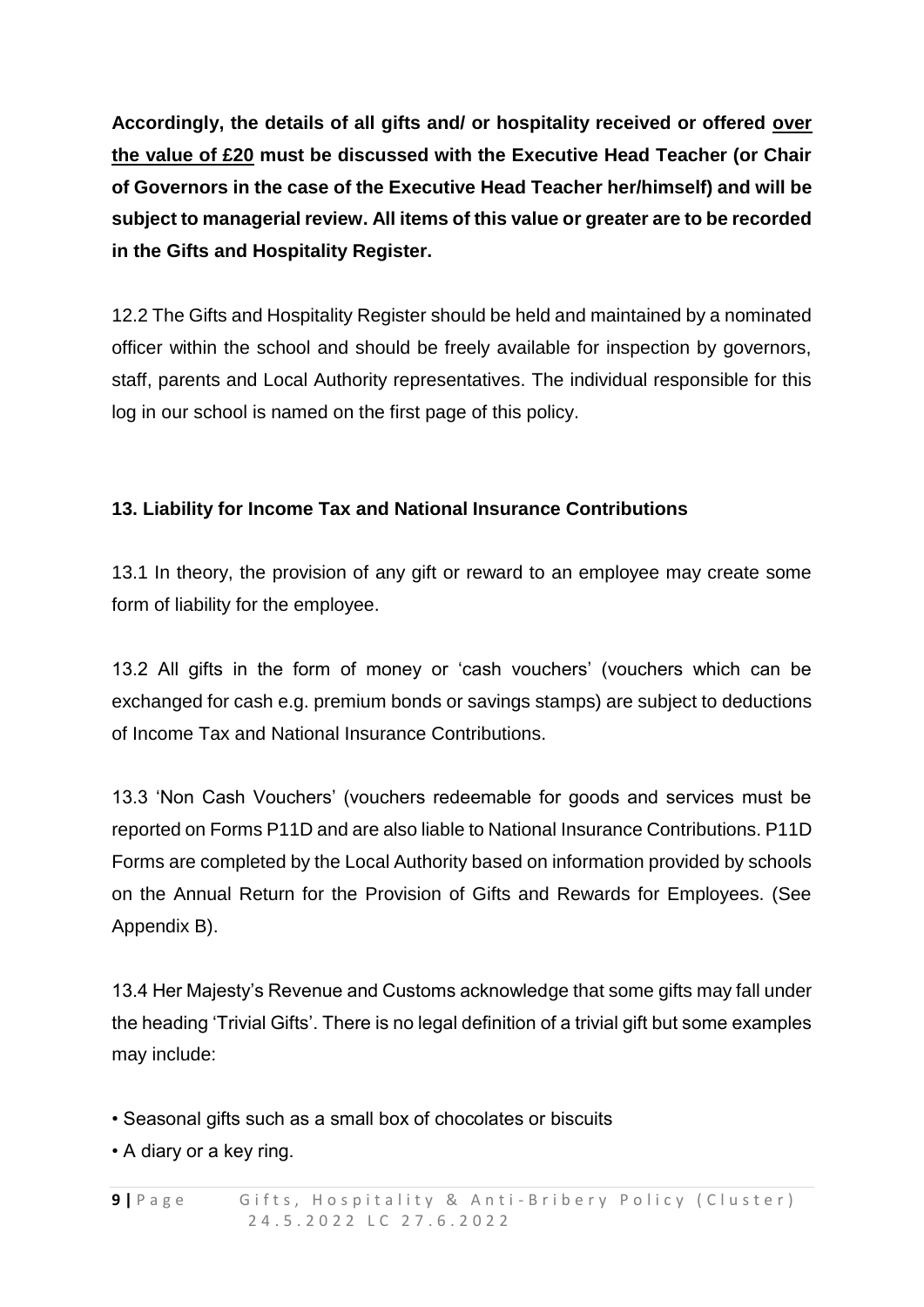Schools providing gifts/ rewards to employees are advised to apply caution as there may be a tax liability to the employee. If in doubt schools should seek advice from the Payroll and Pensions Office.

#### **14. Long Service Awards**

14.1 Long Service Awards are exempt from tax liability provided that 'qualifying conditions' are met:

- The award marks not less than 20 years' service
- No other long service award has been made in the preceding 10 years.
- The chargeable amount does not exceed £50 per year of service.
- The provision is not money or a cash voucher.

Date Policy Adopted: 24.5.2022 (Local Committee)

27.6.2022 (Full Governing Board)

Date for next renewal: Spring Term 2024

Signed: **Example 2** David Aldworth

Executive Head Teacher

| Signed: |  |
|---------|--|
|         |  |

Sean Delaney

Chair of Governors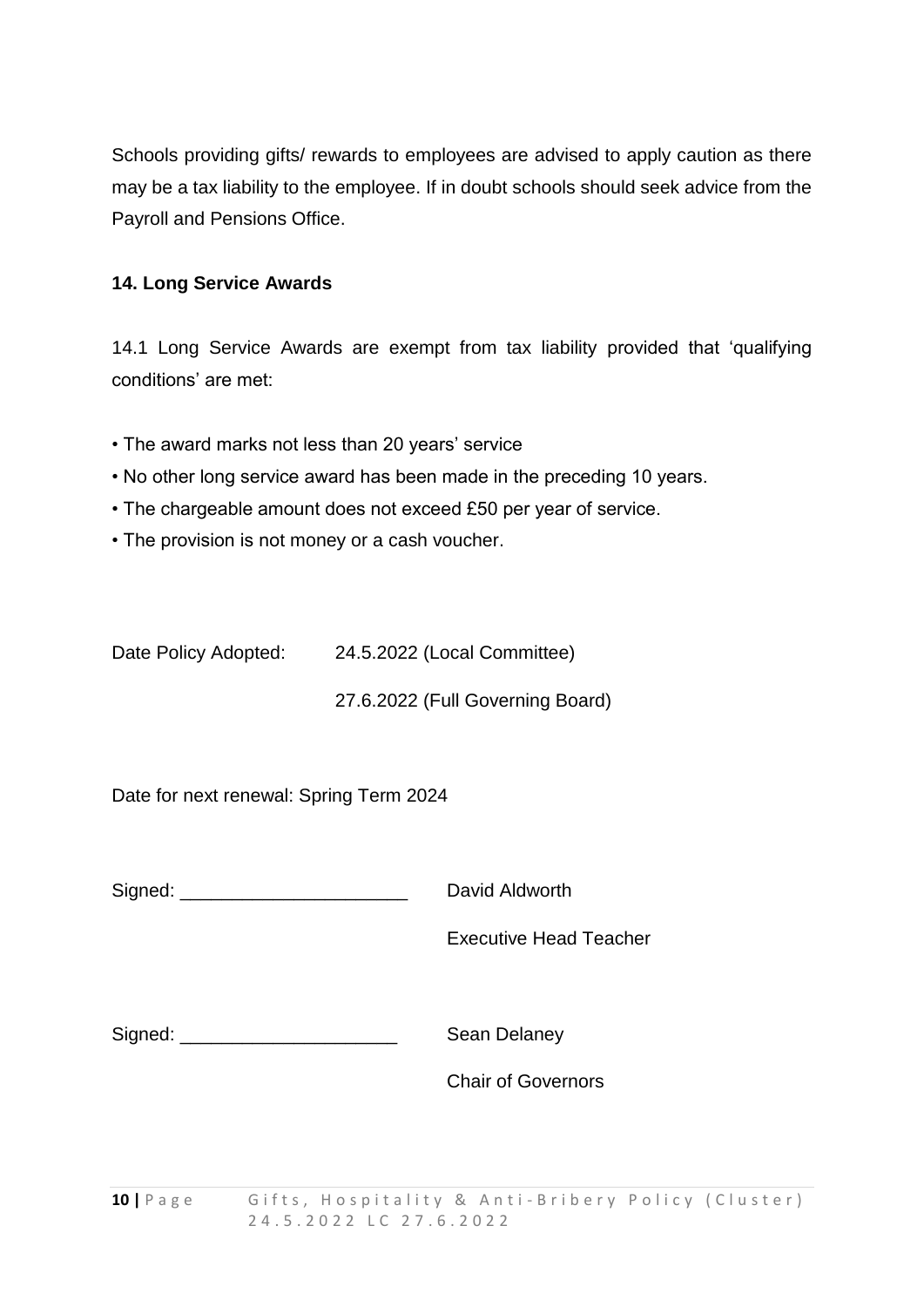#### **Appendix A**

# REGISTER OF GIFTS AND/OR HOSPITALITY *NAME OF SCHOOL: \_\_\_\_\_\_\_\_\_\_\_\_\_\_\_\_\_\_\_\_\_* Please use this sheet to record any gift or hospitality received from **property** Date upon which the Gift and/or Hospitality was offered / received Person / **Organisation** offering or providing the Gift and/or **Hospitality** Brief details of Gift and/or Hospitality offered / received Estimated or actual value of the Gift and/or Hospitality Any reasons for accepting the Gift and/or **Hospitality**

Name of person: \_\_\_\_\_\_\_\_\_\_\_\_\_\_\_\_\_\_\_ Date placed on Register: \_\_\_\_\_\_\_\_\_\_\_\_\_\_\_\_\_\_\_

**Appendix B**

### **BIRMINGHAM CITY COUNCIL SCHOOLS' ANNUAL RETURN FOR HM REVENUE & CUSTOMS PROVISION OF GIFTS AND REWARDS FOR EMPLOYEES**

**11** | Page Gifts, Hospitality & Anti-Bribery Policy (Cluster) 2 4 . 5 . 2 0 2 2 L C 2 7 . 6 . 2 0 2 2 *Name of School*- \_\_\_\_\_\_\_\_\_\_\_\_\_\_\_\_\_\_\_\_\_ RETURN FOR TAX YEAR: \_\_\_\_\_\_\_\_\_\_\_\_\_\_\_\_\_